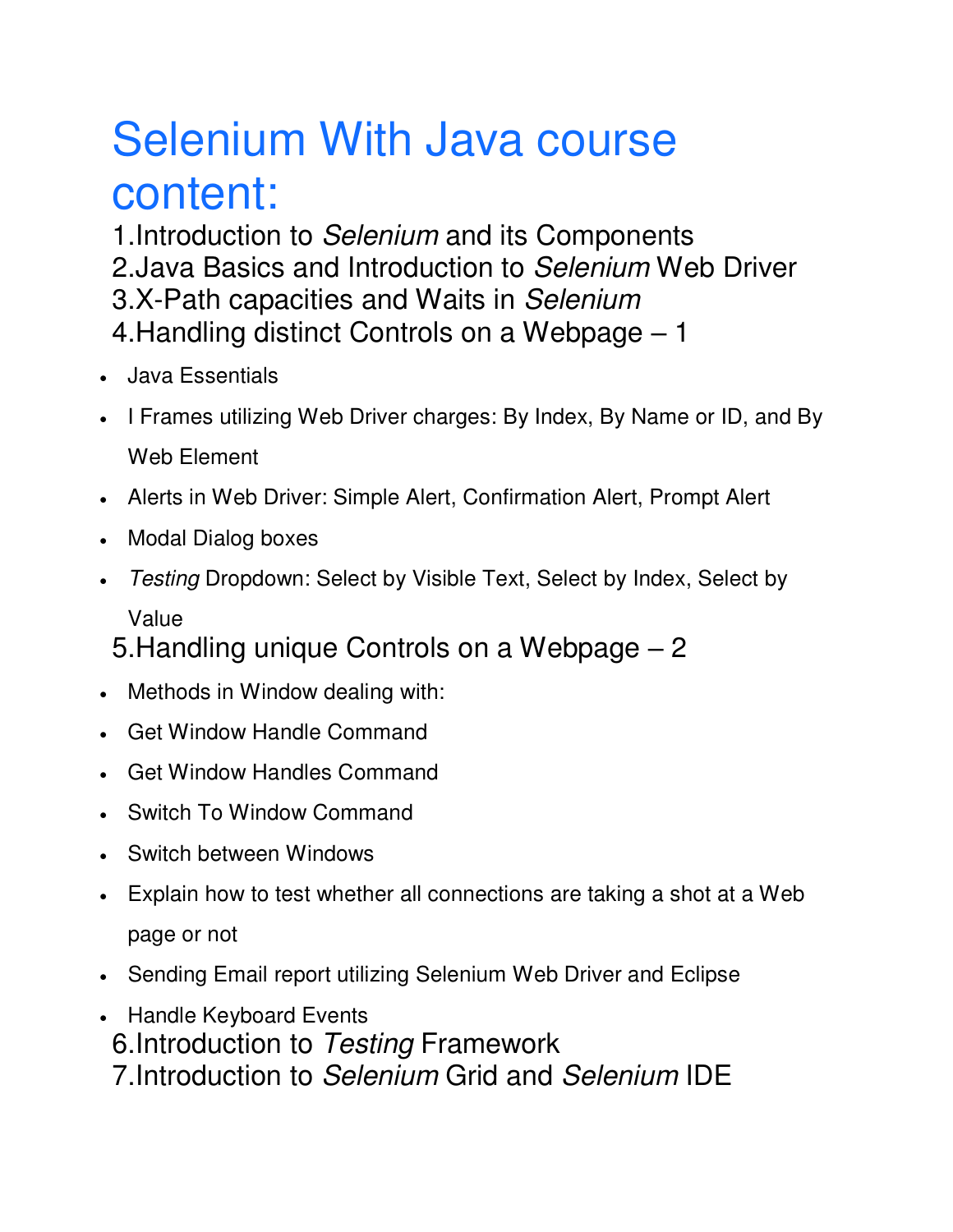## 8.Page Object Model and Page Factory 9.Framework – 1

- What is an Automation Framework?
- Properties of Automation Framework
- Types of Automation Framework :
- Data-Driven Test Framework
- Key Keyword Driven Test Framework
- Hybrid Test Framework
- Which Framework to pick and when?
- Introduction to Data Driven Testing utilizing Apache POI
- Read/Write information from/to Excel sheet 10.Framework – 2
- Keyword Driven Test Framework
- How to make the Framework?
- Classes required
- How Do Test case Files resemble?
- Examples of Keyword Driven Framework
- Writing Test Cases utilizing Keyword Driven Test Framework
- Hybrid Framework
- Writing Test Cases utilizing Hybrid Framework
- How to make the Framework?
- Classes required to be made
- How Do Test case Files resemble?
- Examples of Hybrid Framework 11.Git, Jenkins, Maven, and Auto IT